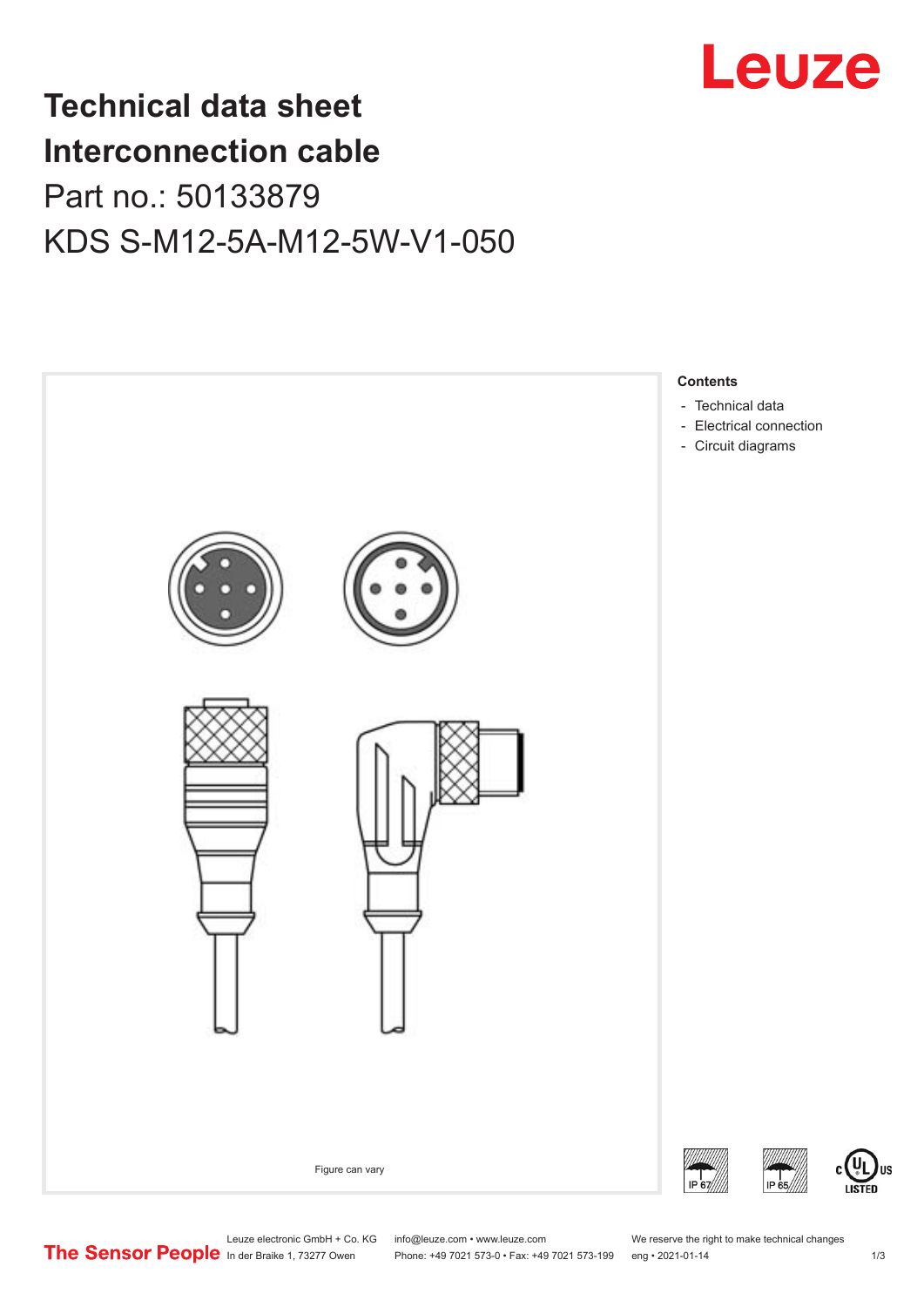# <span id="page-1-0"></span>**Technical data**

### **Connection**

| <b>Connection 1</b>               |                                                                        |
|-----------------------------------|------------------------------------------------------------------------|
| <b>Type of connection</b>         | Connector                                                              |
| <b>Thread size</b>                | M12                                                                    |
| <b>Type</b>                       | Female                                                                 |
| No. of pins                       | 5-pin                                                                  |
| Encoding                          | A-coded                                                                |
| Version                           | Axial                                                                  |
|                                   |                                                                        |
| <b>Connection 2</b>               |                                                                        |
| <b>Type of connection</b>         | Connector                                                              |
| Thread size                       | M12                                                                    |
| <b>Type</b>                       | Male                                                                   |
| No. of pins                       | $5 - pin$                                                              |
| Encoding                          | A-coded                                                                |
| Version                           | Angled                                                                 |
|                                   |                                                                        |
| <b>Cable properties</b>           |                                                                        |
| <b>Number of conductors</b>       | 5 Piece(s)                                                             |
| Wire cross section                | $0.34 \, \text{mm}^2$                                                  |
| <b>AWG</b>                        | 22                                                                     |
| Sheathing color                   | <b>Black</b>                                                           |
| <b>Shielded</b>                   | Yes                                                                    |
| Silicone-free                     | Yes                                                                    |
| Cable design                      | Interconnection cable                                                  |
| Cable diameter (external)         | 5.6 mm                                                                 |
| <b>Cable length</b>               | 5,000 mm                                                               |
| <b>Sheathing material</b>         | <b>PVC</b>                                                             |
| <b>Wire insulation</b>            | <b>PVC</b>                                                             |
| Suitability for drag chains       | No.                                                                    |
| Properties of the outer sheathing | Free of CFC, cadmium, silicone and<br>lead, easily machine-processable |

### **Mechanical data**

| <b>Width across flats</b>                                        | $13 \text{ mm}$          |
|------------------------------------------------------------------|--------------------------|
| Bending radius, flexible laying, min.                            | Min. 10 x cable diameter |
| Bending radius, stationary laying, min. Min. 10 x cable diameter |                          |
|                                                                  |                          |
| <b>Environmental data</b>                                        |                          |
| Ambient temperature, operation,<br>flexible use                  | $-580 °C$                |
| Ambient temperature, operation,<br>stationary use                | $-30$ 80 °C              |
| <b>Certifications</b>                                            |                          |
|                                                                  |                          |
| Degree of protection                                             | IP 65                    |
|                                                                  | <b>IP67</b>              |
| <b>Certifications</b>                                            | c UL US                  |
|                                                                  |                          |
| <b>Classification</b>                                            |                          |
| <b>Customs tariff number</b>                                     | 85444290                 |
| eCl@ss 5.1.4                                                     | 27279201                 |
| $eC/\omega$ ss 8.0                                               | 27279218                 |
| eCl@ss 9.0                                                       | 27060311                 |
| eCl@ss 10.0                                                      | 27060311                 |
| eCl@ss 11.0                                                      | 27060311                 |
| <b>ETIM 5.0</b>                                                  | EC001855                 |
| <b>ETIM 6.0</b>                                                  | EC001855                 |
| <b>ETIM 7.0</b>                                                  | EC001855                 |

Leuze

### **Resistance of the outer sheathing** Good oil, gasoline and chemical

resistance, flame retardant in accordance with UL 1581 VW1 / CSA FT1

# **Electrical connection**

### **Connection 1**

| Type of connection | Connector       |
|--------------------|-----------------|
| <b>Thread size</b> | M <sub>12</sub> |
| Type               | Female          |
| No. of pins        | $5$ -pin        |
| Encoding           | A-coded         |
| Version            | Axial           |
|                    |                 |

### **Connection 2**

| Type of connection | Connector       |
|--------------------|-----------------|
| <b>Thread size</b> | M <sub>12</sub> |
| <b>Type</b>        | Male            |
| No. of pins        | $5$ -pin        |
| Encoding           | A-coded         |
| Version            | Angled          |